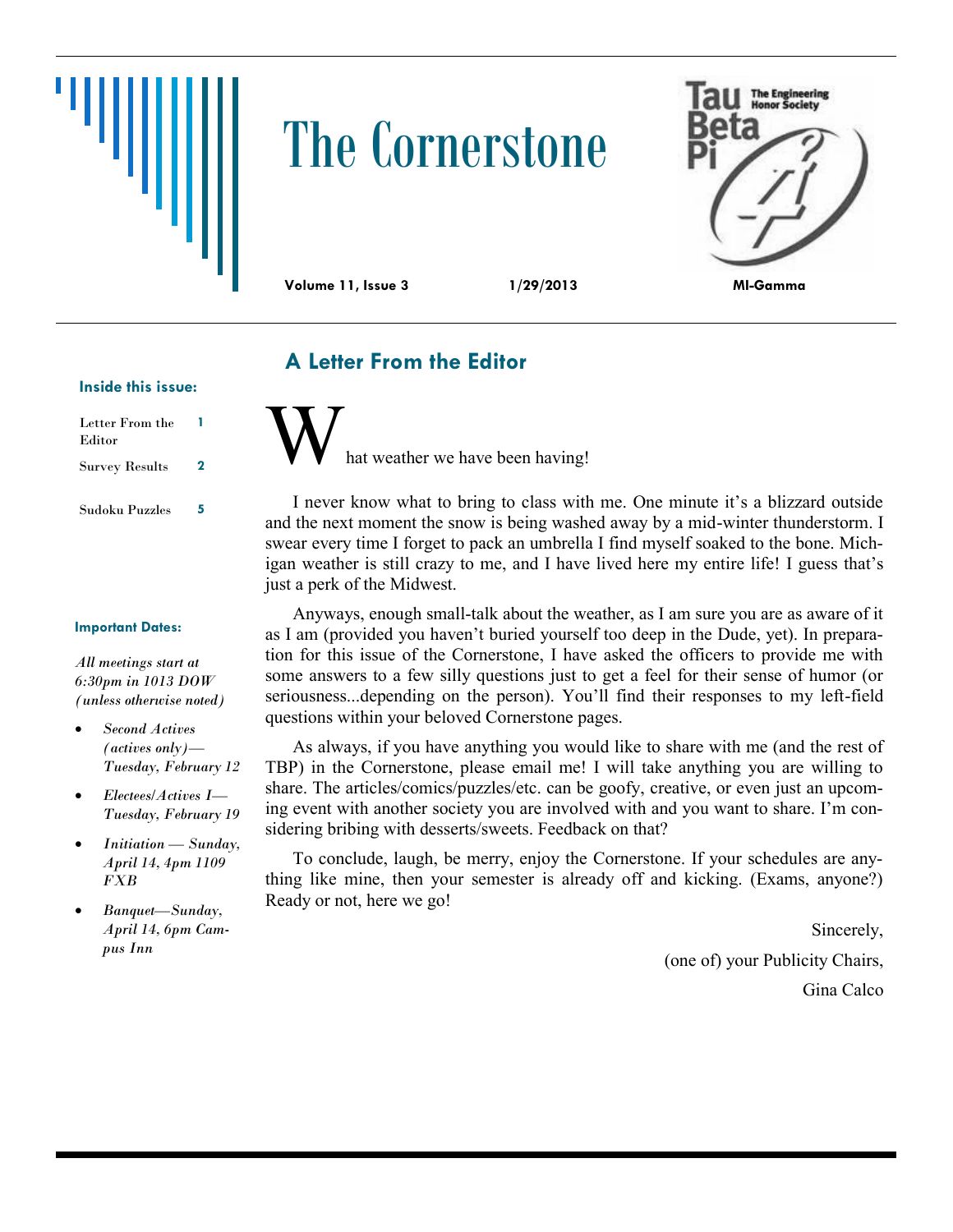# **Straight From the Nerd Farm...**

## *Gina Calco*

I made a survey. Here are the responses..

### **The infamous Engineering question — Math or Science (or physics)**

Granted, physics is actually a subset of science, but regardless.

Turns out we had a tie: 33% Math, 33% Science, and 11% Physics (other answers included philosophy and EECS)



### **If you could travel anywhere in the world, where would you go?**

"New York City - jazz clubs for days" - Ryan Chen, Vice President

"Germany because they have the best beer, and are financially sound." - Mikey B, EVP

"I would go back to Singapore. It is an awesome place that everyone should visit at least once in their life" - Matthew Khoo, Membership Chair

"I don't care where I travel, but I would like to bring my queen size bed with me"

- Shannon Liu, Activities Chair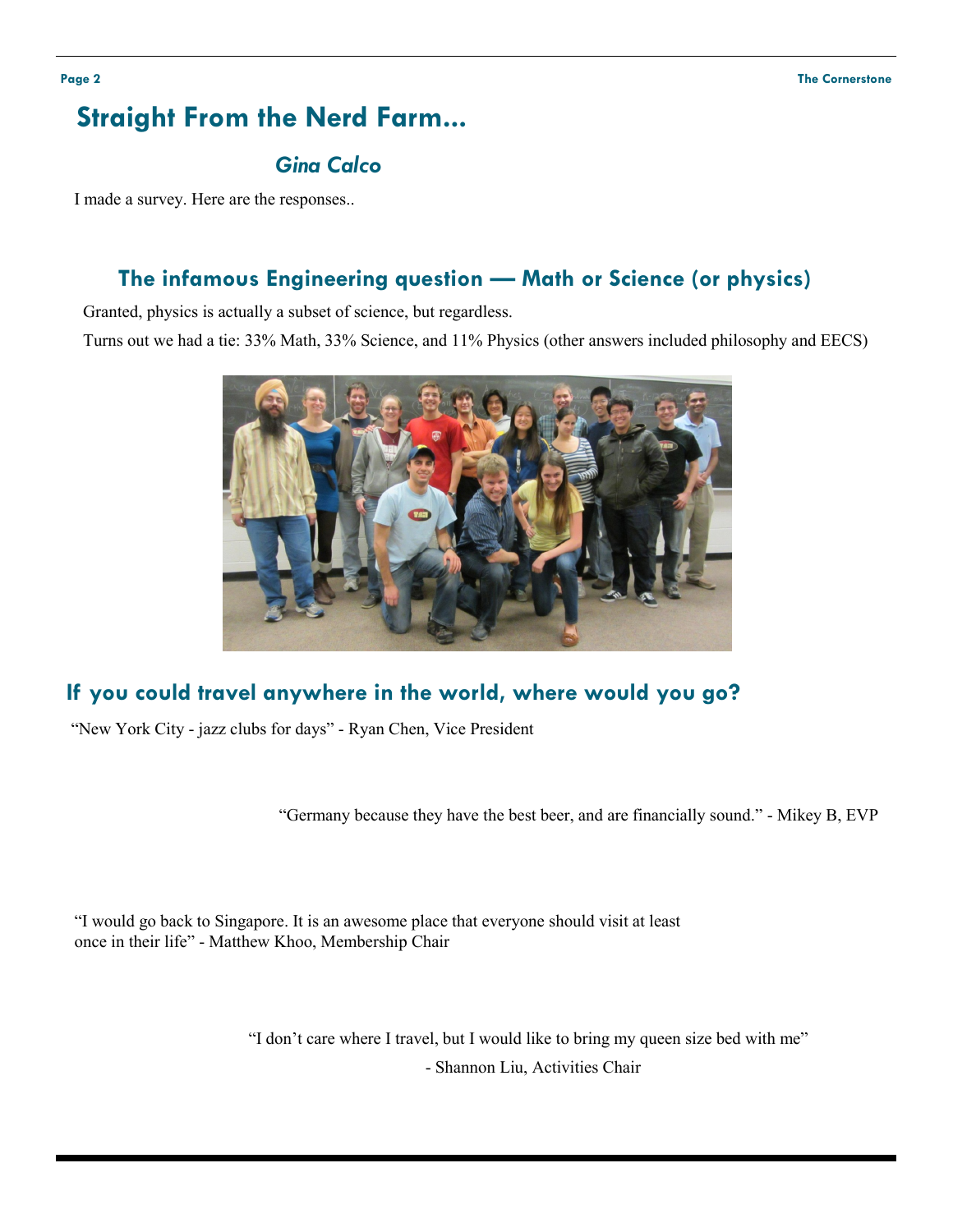### **Biggest Fear about growing up/graduating?**

"401(k), 501(c)3, 1040, 990, 3.14, 529, 867-5309, 1099-G" - Kyle Lady, Grad Coӧrdinator

"My biggest fear is that I might suffer from the same male-pattern baldness that my uncles do." - Jacob Texel, New Initiatives Chair

"Not having a good excuse to drink. And by drink I mean Kool-Aid."

- Jeff Lowe, K-12 Outreach Chair

"Being bored." - Joshua Kempfer

#### **What fruit or vegetable are you most like (and why?)**

"Coconut. Tough exterior, and if you somehow get pas that, what's inside is rather unpleasant." - Mike Hand, "Grand Vizer" (edit: That was self named, Mike is an advisor)

"Raspberry, they may be small, but they have a big taste" - Andy Boucher

"The potato because I am down to earth and reliable" - Chris McMullen, Secretary

"Onion. If you notice, it tastes a little spicy, a little sweet, a little awkward by itself but tastes amazing when added in moderation to other foods. Interpret that however you like. >.<"

- Arthur Shih, Website Chair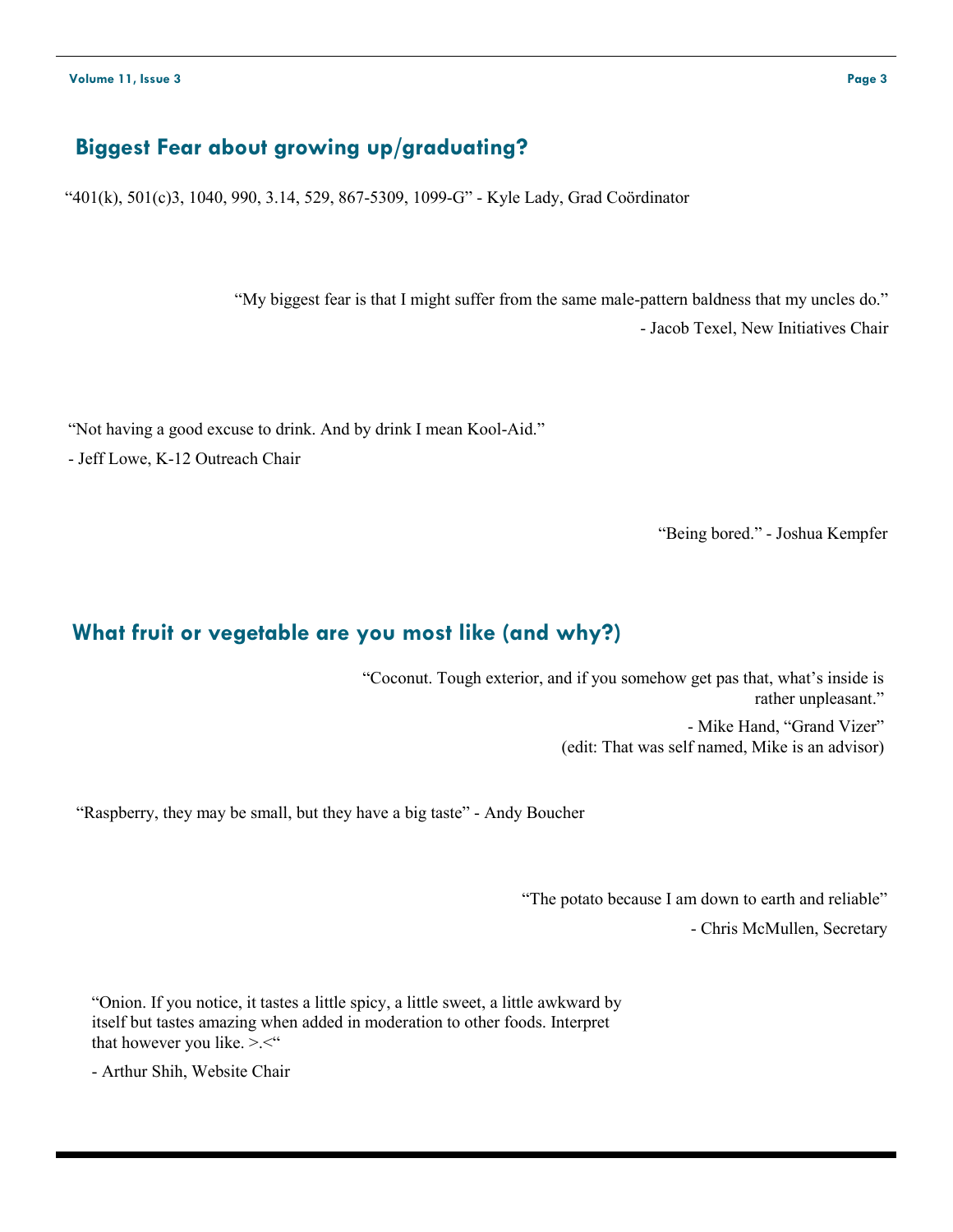# **Straight From the Nerd Farm… (continued)**

#### **Why did the chicken cross the road?**

"Well, since the world is round, it already was on the other side of the road, if you think about it. " - Dan Becker, Advisor

> "The chicken flux in the direction toward the "across" side of the road was net positive" - Kyle Lady, Grad Coӧrdinator

"To get to the other side...duh" - Pritpaul, Advisor

And the most important question:

#### **What is "The Michigan Difference?" (TMD)**

"Having a shower room on the 2nd floor of the EECS building." - Shannon Liu, Activities Chair

Attempting to juggle too many things at once and hoping everything works out in the end." - Laura Kruger, Campus Outreach Chair

"Not having a snow day when the rest of the state of Michigan does. (EVERY DAMN SCHOOL)" - Kristin Graf, President

"All-nighters in the Dude." - Chris McMullen, Secretary

"You are." - Mike Hand, Advisor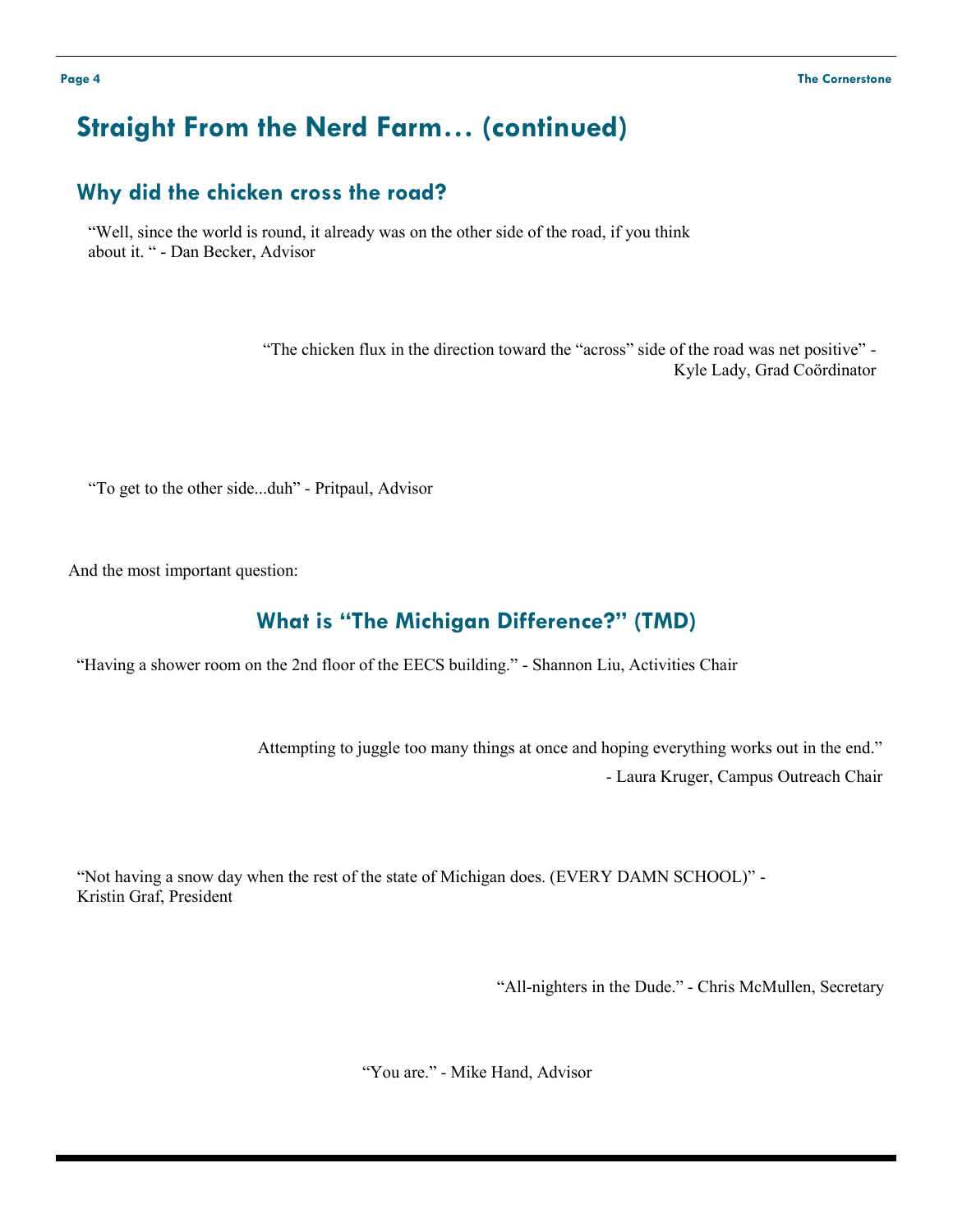#### **Volume 11, Issue 3**

# *Sudoku Puzzles*

| 4 |   | 8                       |   |   | 9 | 6 |   |                         |
|---|---|-------------------------|---|---|---|---|---|-------------------------|
|   | 3 | 1                       |   | 4 | 7 |   | 5 |                         |
|   | 5 | 6                       | 8 |   |   |   | 4 | 9                       |
|   |   |                         |   |   | 5 |   | 6 |                         |
|   |   |                         |   |   |   | 8 | 9 | $\boldsymbol{2}$        |
|   | 6 |                         |   |   |   |   | 1 | $\overline{\mathbf{3}}$ |
|   |   |                         | 4 |   |   | 7 |   | 6                       |
|   | 7 | 5                       |   | 8 | 1 |   |   |                         |
| 3 |   | $\overline{\mathbf{c}}$ |   | 7 |   |   |   |                         |



| 1 | 3 | 7                       |                |                         | 8                       |                  | 6              |   |
|---|---|-------------------------|----------------|-------------------------|-------------------------|------------------|----------------|---|
|   |   |                         |                | 1                       |                         |                  | $\overline{2}$ |   |
|   |   | 8                       | 4              | 9                       |                         | 3                |                |   |
|   |   | $\overline{\mathbf{4}}$ | 1              | $\overline{\mathbf{3}}$ | 6                       | 8                |                |   |
|   |   |                         | $\overline{5}$ | 8                       |                         |                  |                |   |
|   | 1 |                         |                |                         | 9                       |                  | 5              |   |
| 3 |   | 1                       |                |                         |                         | $\boldsymbol{9}$ |                |   |
| 7 | 6 | 9                       |                |                         | $\overline{\mathbf{4}}$ |                  |                |   |
|   |   |                         |                |                         |                         |                  |                | 3 |